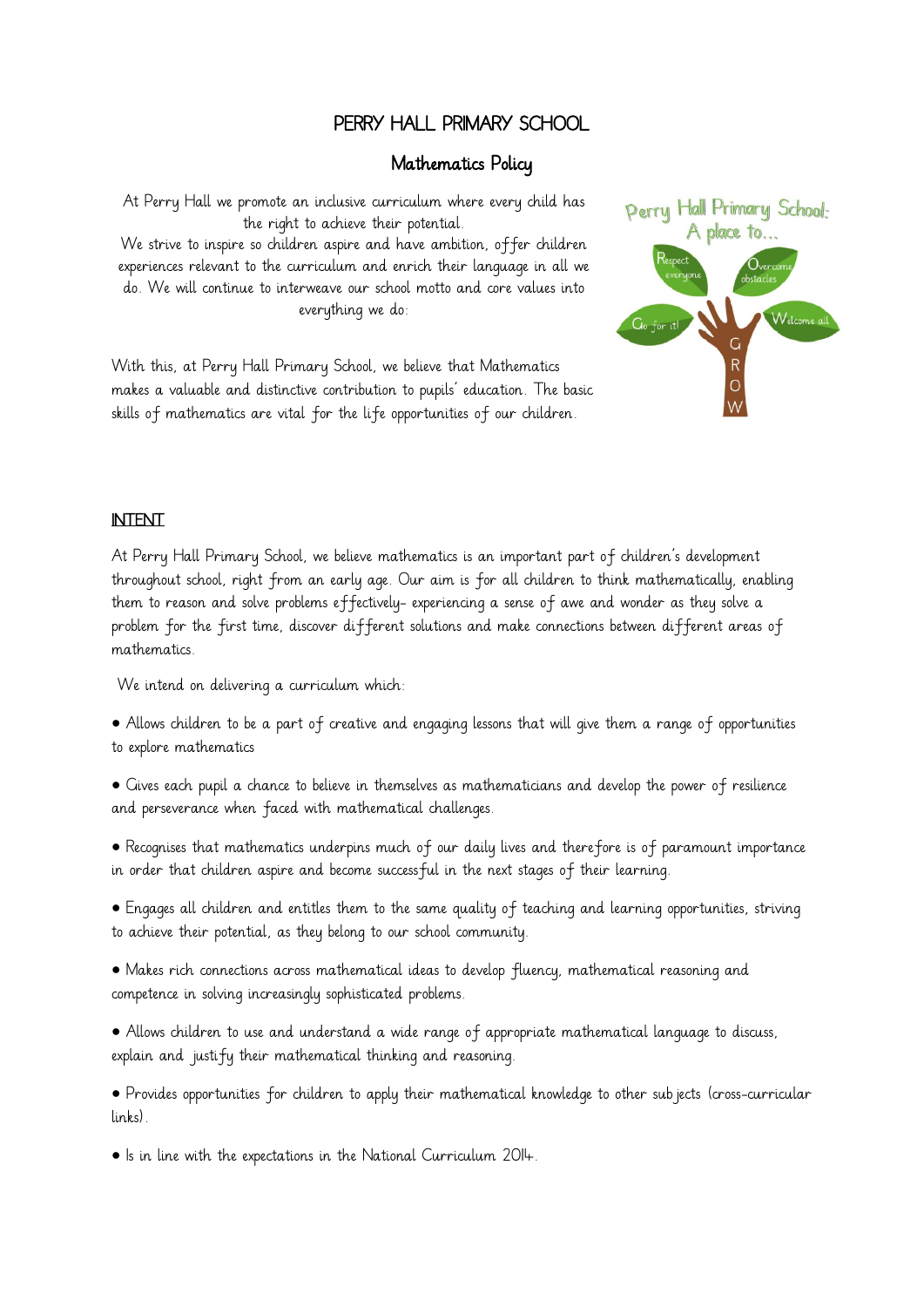# Early Years Foundation Stage

Within the Early Years Foundation Stage there are 7 areas of learning:

- 3 prime areas- Physical Development, Communication & Language and PSED
- 4 specific areas- Knowledge and Understanding of the World, Literacy, Expressive Arts and Mathematics.

Mathematics is then split into two Early Learning Goals- Number and Shape, Space & Measure. By the end of reception, the aim is for all children to have reached these Early Learning Goal statements:

# Early learning goal – numbers

Children count reliably with numbers from one to 20, place them in order and say which number is one more or one less than a given number. Using quantities and objects, they add and subtract two single-digit numbers and count on or back to find the answer. They solve problems, including doubling, halving and sharing.

# Early learning goal – shape, space and measures

Children use everyday language to talk about size, weight, capacity, position, distance, time and money to compare quantities and objects and to solve problems. They recognise, create and describe patterns. They explore characteristics of everyday objects and shapes and use mathematical language to describe them.

# Year 1-6

The national curriculum for mathematics aims to ensure that all pupils:

- become fluent in the fundamentals of mathematics, including through varied and frequent practice with increasingly complex problems over time, so that pupils develop conceptual understanding and the ability to recall and apply knowledge rapidly and accurately
- reason mathematically by following a line of enquiry, con jecturing relationships and generalisations, and developing an argument, justification or proof using mathematical language
- can solve problems by applying their mathematics to a variety of routine and non-routine problems with increasing sophistication, including breaking down problems into a series of simpler steps and persevering in seeking solutions

Mathematics is an interconnected subject in which pupils need to be able to move fluently between representations of mathematical ideas. The programmes of study are, by necessity, organised into apparently distinct domains, but pupils should make rich connections across mathematical ideas to develop fluency, mathematical reasoning and competence in solving increasingly sophisticated problems.

The expectation is that the majority of pupils will move through the programmes of study at broadly the same pace. Pupils who grasp concepts rapidly should be challenged through being offered rich and sophisticated problems before any acceleration through new content. Those who are not sufficiently fluent with earlier material should consolidate their understanding, including through additional practice, before moving on.

# Key stage  $1$  – years  $1$  and  $2$

The principle focus of mathematics teaching in key stage I is to ensure that pupils develop confidence and mental fluency with whole numbers, counting and place value. This should involve working with numerals, words and the four operations, including with practical resources [for example, concrete ob jects and measuring tools].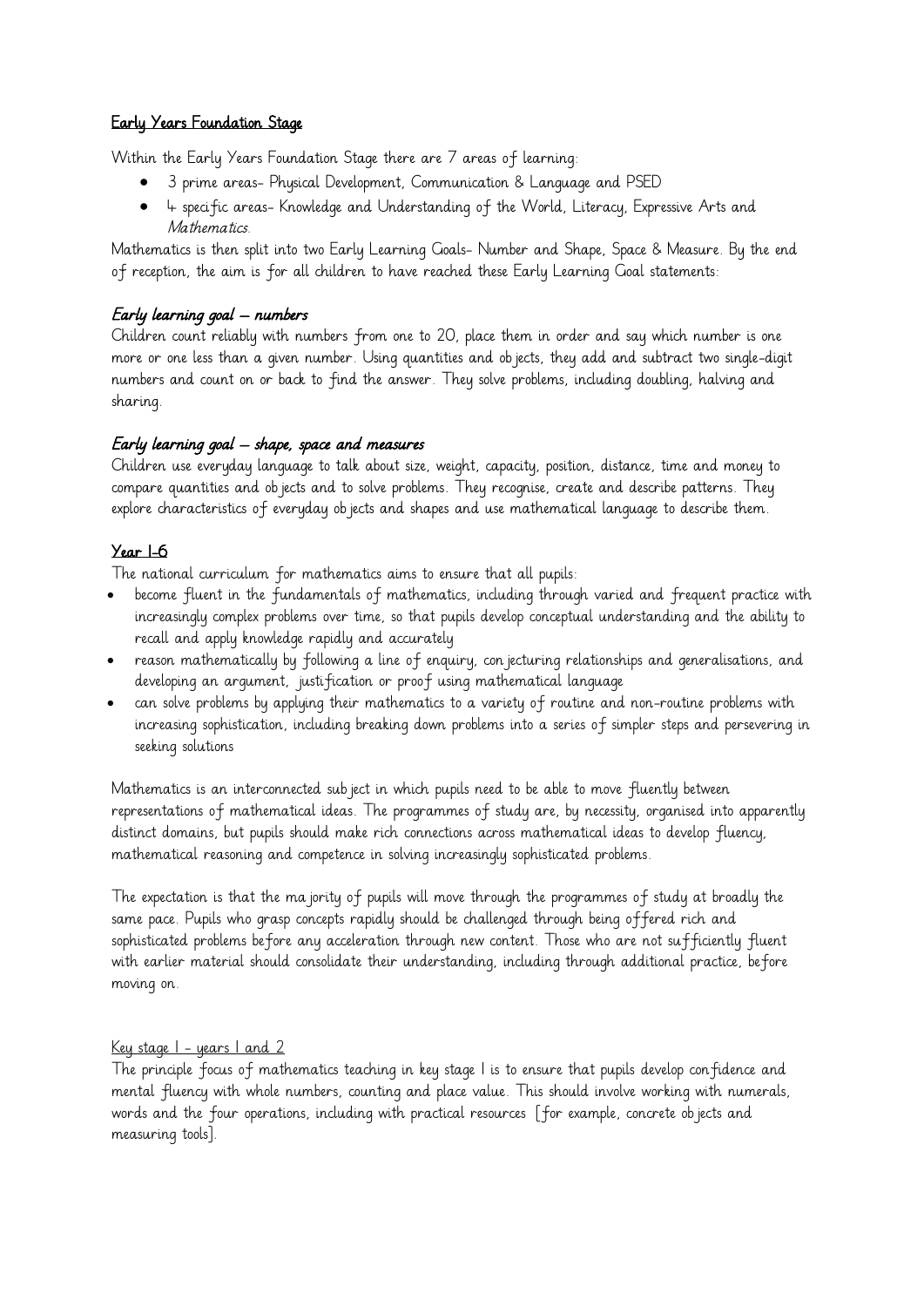At this stage, pupils should develop their ability to recognise, describe, draw, compare and sort different shapes and use the related vocabulary. Teaching should also involve using a range of measures to describe and compare different quantities such as length, mass, capacity/volume, time and money. By the end of year 2, pupils should know the number bonds to 20 and be precise in using and understanding place value. An emphasis on practice at this early stage will aid fluency. Pupils should read and spell mathematical vocabulary, at a level consistent with their increasing word

reading and spelling knowledge at key stage 1.

#### Lower key stage  $2$  - years 3 and  $4$

The principle focus of mathematics teaching in lower key stage 2 is to ensure that pupils become increasingly fluent with whole numbers and the four operations, including number facts and the concept of place value. This should ensure that pupils develop efficient written and mental methods and perform calculations accurately with increasingly large whole numbers.

At this stage, pupils should develop their ability to solve a range of problems, including with simple fractions and decimal place value. Teaching should also ensure that pupils draw with increasing accuracy and develop mathematical reasoning so they can analyse shapes and their properties, and confidently describe the relationships between them. It should ensure that they can use measuring instruments with accuracy and make connections between measure and number.

By the end of year  $4$ , pupils should have memorised their multiplication tables up to and including the  $12$ multiplication table and show precision and fluency in their work.

Pupils should read and spell mathematical vocabulary correctly and confidently, using their growing wordreading knowledge and their knowledge of spelling.

#### Upper key stage 2 - years 5 and 6

The principle focus of mathematics teaching in upper key stage 2 is to ensure that pupils extend their understanding of the number system and place value to include larger integers. This should develop the connections that pupils make between multiplication and division with fractions, decimals, percentages and ratio.

At this stage, pupils should develop their ability to solve a wider range of problems, including increasingly complex properties of numbers and arithmetic, and problems demanding efficient written and mental methods of calculation. With this foundation in arithmetic, pupils are introduced to the language of algebra as a means for solving a variety of problems. Teaching in geometry and measures should consolidate and extend knowledge developed in number. Teaching should also ensure that pupils classify shapes with increasingly complex geometric properties and that they learn the vocabulary they need to describe them. By the end of year 6, pupils should be fluent in written methods for all four operations, including long multiplication and division, and in working with fractions, decimals and percentages. Pupils should read, spell and pronounce mathematical vocabulary correctly.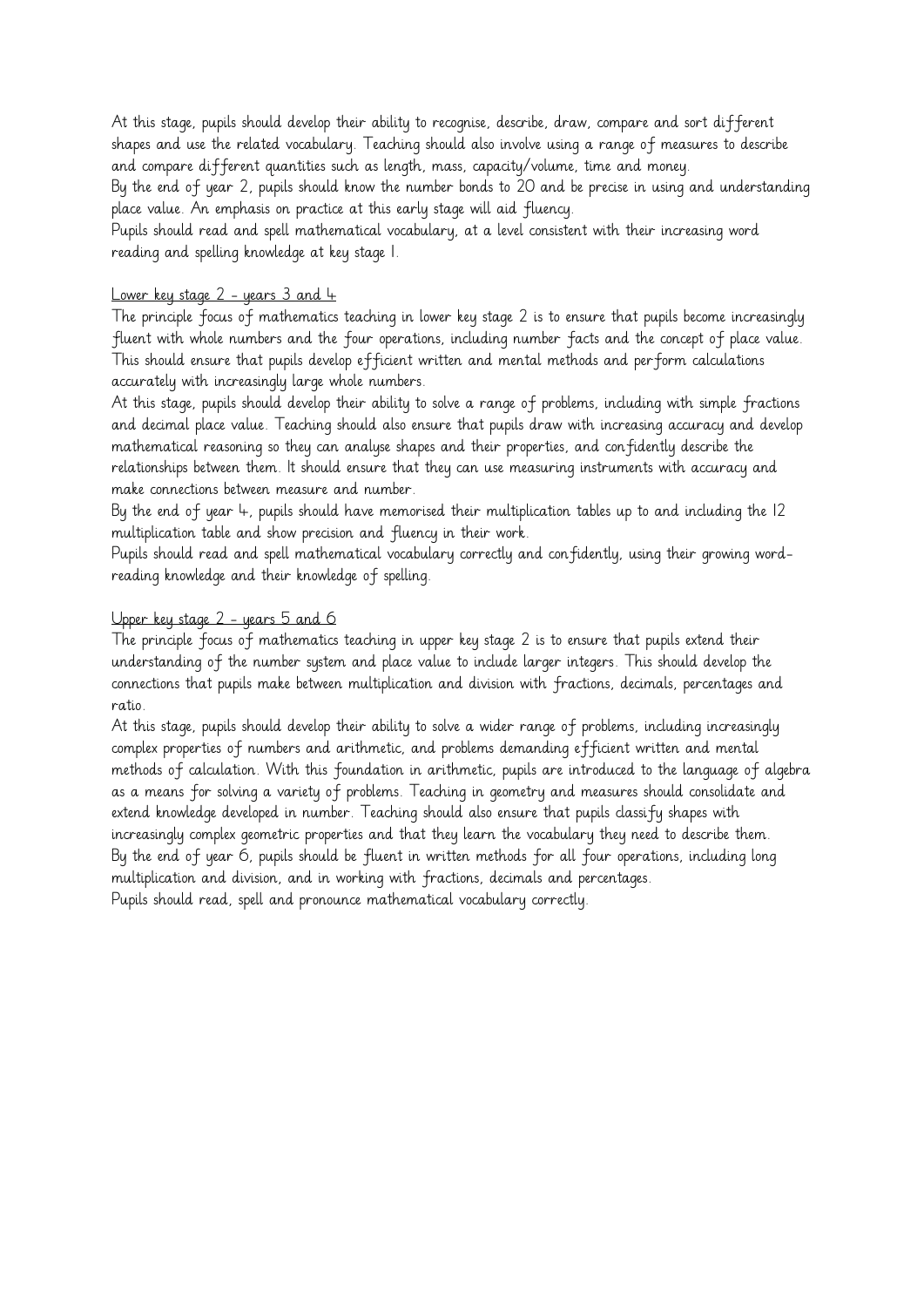### **IMPLEMENTATION**

At Perry Hall, to help children become competent with and to gain a deep understanding of new mathematical concepts, we follow a concrete-pictorial-abstract approach:

Concrete- Children have opportunities to use concrete (practical) objects and manipulatives to help them understand what they are doing.

Pictorial- Alongside the concrete, children use pictorial representations (where they are exposed to a range of representations to help draw out mathematical structures). These representations then help children to reason and problem solve.

Abstract- Both concrete and pictorial representations support children's understanding of abstract methods.

This approach contributes to children's conceptual understanding and conceptual understanding supports retention, which is our ultimate goal.

# Twos

Within our Two's provision, planned mathematical opportunities take place through rhymes (e.g. 5 little ducks, 3 cheeky monkeys etc), puzzles and stories (e.g. hungry caterpillar). Other mathematical opportunities are provided through the enhancement of the continuous provision with maths resources (e.g. numbers in sand, sorting activities, blocks/shapes, construction etc). All maths observations are recorded within the children's learning journeys.

### Nursery

Within our nursery provision, planned mathematical opportunities continue to take place through rhymes, puzzles and stories. Other mathematical opportunities continue to be provided through the enhancement of the continuous provision with maths resources. Within the nursery setting, there is also a dedicated maths area, where children are provided with the opportunity to complete planned maths activities and access maths manipulatives of their choice throughout the session. Adult led activities are also planned for, which may take place within the maths area or in any other area of the setting (e.g. counting conkers outside, finger painting numbers in the creative area, weighing babies in the home corner, etc.). All maths observations are recorded within the children's learning journeys.

### Reception

In reception, there is a greater focus on adult led activities (pitched in order for children to achieve the Early Learning Goals- see the statements above). Maths is still also heavily evident throughout the continuous provision. Children are taught specific skills and are expected to record their maths activities during an adult led activity. Children have opportunities to apply these skills to problem solving activities within the continuous provision. All observations that are specific to maths (including both adult led and continuous provision) are recorded within a separate maths book.

### Years 1-6

During each week, children have four maths lessons (Monday-Thursday) and 1 arithmetic lesson (Friday). Additionally, Monday-Thursday, 'keep up' and 'catch up' interventions take place.

To ensure consistency, we follow a school calculation policy when teaching the four operations. A child friendly version of this document is also stuck into children's books, which is referred to within lessons.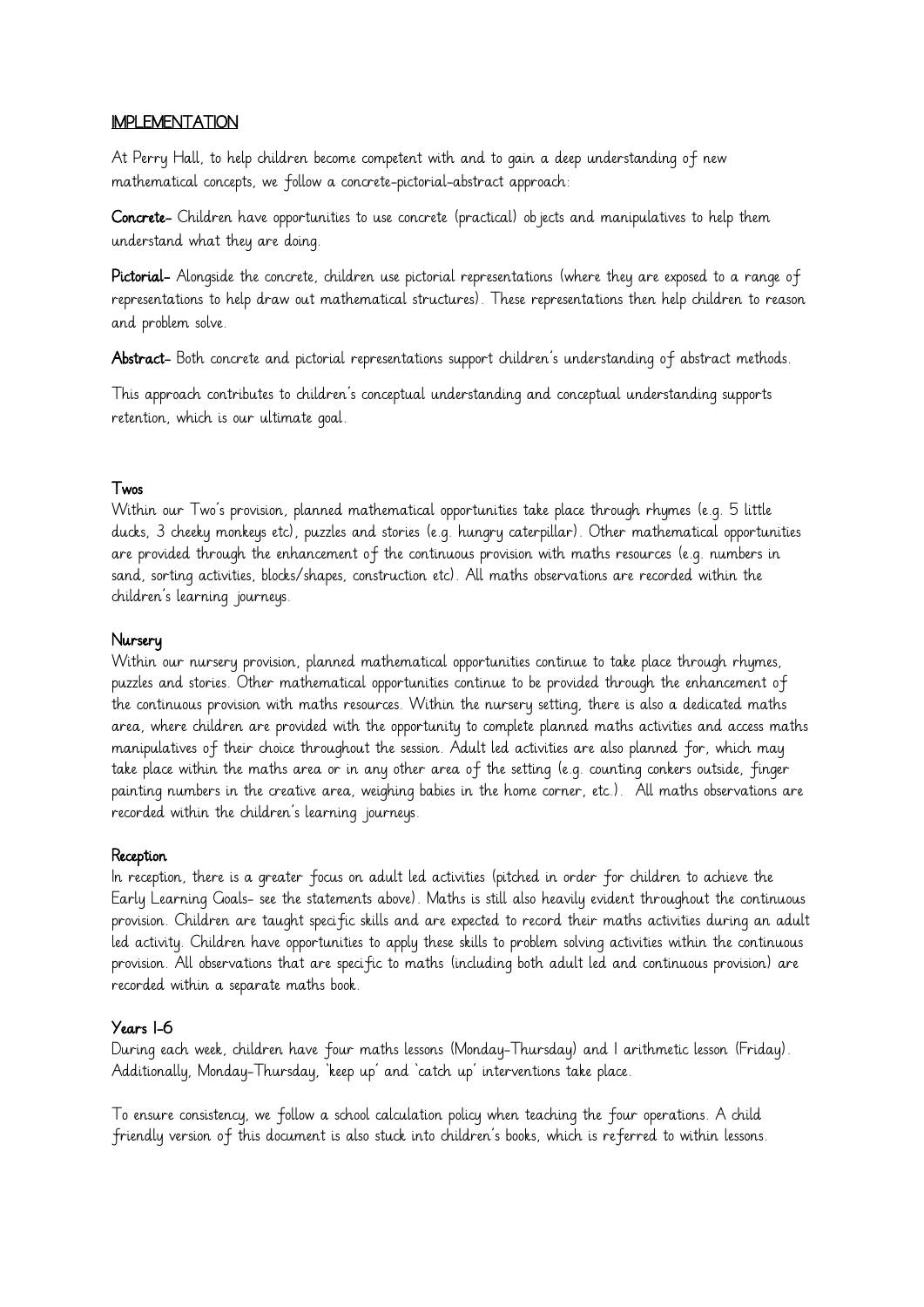During every lesson, the tasks that children independently complete follow the structure of varied fluency, reasoning and problem solving. These three types of activities are evidenced in books daily.

In order to meet the needs of all children in Mathematics they may be grouped according to ability for some activities (differentiated by task). These groupings must be flexible and mixed ability groupings may be appropriate on other occasions which will lead to differentiation by outcome. Tasks should be differentiated to meet the needs of individual pupils through resource and support.

In accordance with our school's policy on differentiation and SEND, all children are given tasks suitable to their age, aptitude and ability.

In Mathematics, SEND pupils can:

- work on the same content at different rates and levels through open ended tasks matched to individual groups needs.
- be taught concepts through discussion, concrete examples and practical activities.
- make use of stem sentences.
- be exposed to the pre teaching of vocabulary.
- when planning, use the identified broad area of need to support pupils independence and progress from their different starting points.

In Mathematics, exceptionally able pupils:

- will be exposed to open ended tasks which enable them to tackle and solve more complex problems.
- will be required to reason at a higher level.
- deepen and broaden their knowledge and understanding of mathematical concepts they are studying.
- choose the most efficient and effective methods– and can justify their choices.
- will have the opportunity to apply their knowledge and understanding whilst collaborating with other able mathematicians and fostering their love for the subject (i.e. Inter MAT maths challenge days)

#### Mathematics across the Curriculum

Wherever possible, we try to make links to Maths across the curriculum, providing children with opportunities to consolidate and enhance their maths skills. Applying and developing skills across the curriculum allow children to become more confident at tackling maths in any context, particularly real life situations.

### STEM

All children are curious about the world around them and how things work. At Perry Hall Primary School we aim to nurture inquiring minds, logical reasoning, and collaboration to prepare them for a world where skills in science, technology, engineering and maths are increasingly important. We provide opportunities for pupils to engage in practical investigation making links between science, maths, technology and developing engineering skills. This helps to encourage critical and creative thinking and makes the acquisition of knowledge and skills relevant and interesting. As a school we try to integrate the STEM subjects, encouraging children to think independently and find solutions to problems.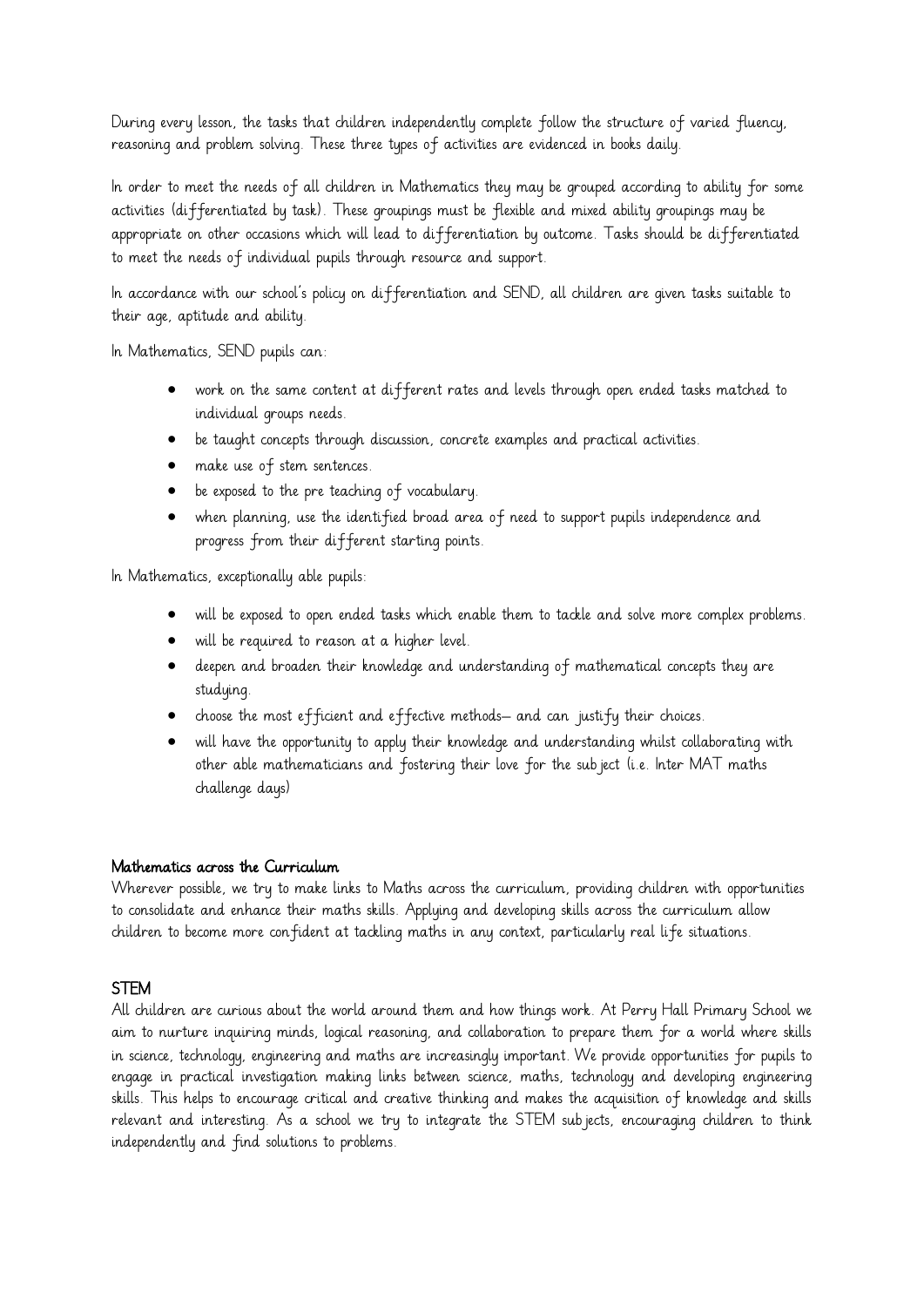# CPD

Where appropriate members of staff, and/or the co-ordinator, are sent on relevant courses. This is determined by SLT, based on the needs of individual year groups and whole school priorities, and the suitability of courses offered.

# SMSC within Mathematics

Children will have opportunities to:

### Spiritual Education

Use their imagination and creativity to explore ideas while learning mathematics by:

- identifying and applying patterns and rules to everyday problem-solving;
- writing own problems and challenges that use those patterns or rules.

### Moral Education

- Understand the consequences of actions, e.g. if you perform a particular action to one number, will the same outcome apply to other numbers? Is it always the case? 'Sometimes, always, never' statements.
- Apply the skills required to solve various problems and understand how decisions are made dependent upon the outcomes of the problem.

#### Social Education

- Develop personal qualities and use social skills.
- Work in pairs or groups to solve problems
- Persevere when struggling to answer questions;
- Take risks and not being a fraid to try  $-$  it's ok to be wrong, it's not ok not to try
- Take turns when playing maths games.
- Questions types such as, 'X thinks \_\_\_, Y thinks \_\_\_, who is right?' Discuss.

### Cultural Education

- Understand and appreciate personal influences, taking into account other people's views and understand how to express own views, e.g. How to explain to someone where they may have gone wrong in a question.
- Understand that mathematics is a universal language of the world
- Develop a realisation that many topics we learn today have travelled across the world and are used internationally.

### British Values within Mathematics

At Perry Hall we ensure that through our school vision, values, rules, curriculum and teaching we promote tolerance and respect for all cultures, faiths and lifestyles. We have a duty to prepare our children for life in modern Britain and to keep them safe. We value, uphold and teach pupils about the British Values as directed under Ofsted guidance:

'ensure that they and the school promote tolerance of and respect for people of all faiths (or those of no faith), cultures and lifestyles; and support and help, through their words, actions and influence within the school and more widely in the community, to prepare children and young people positively for life in modern Britain'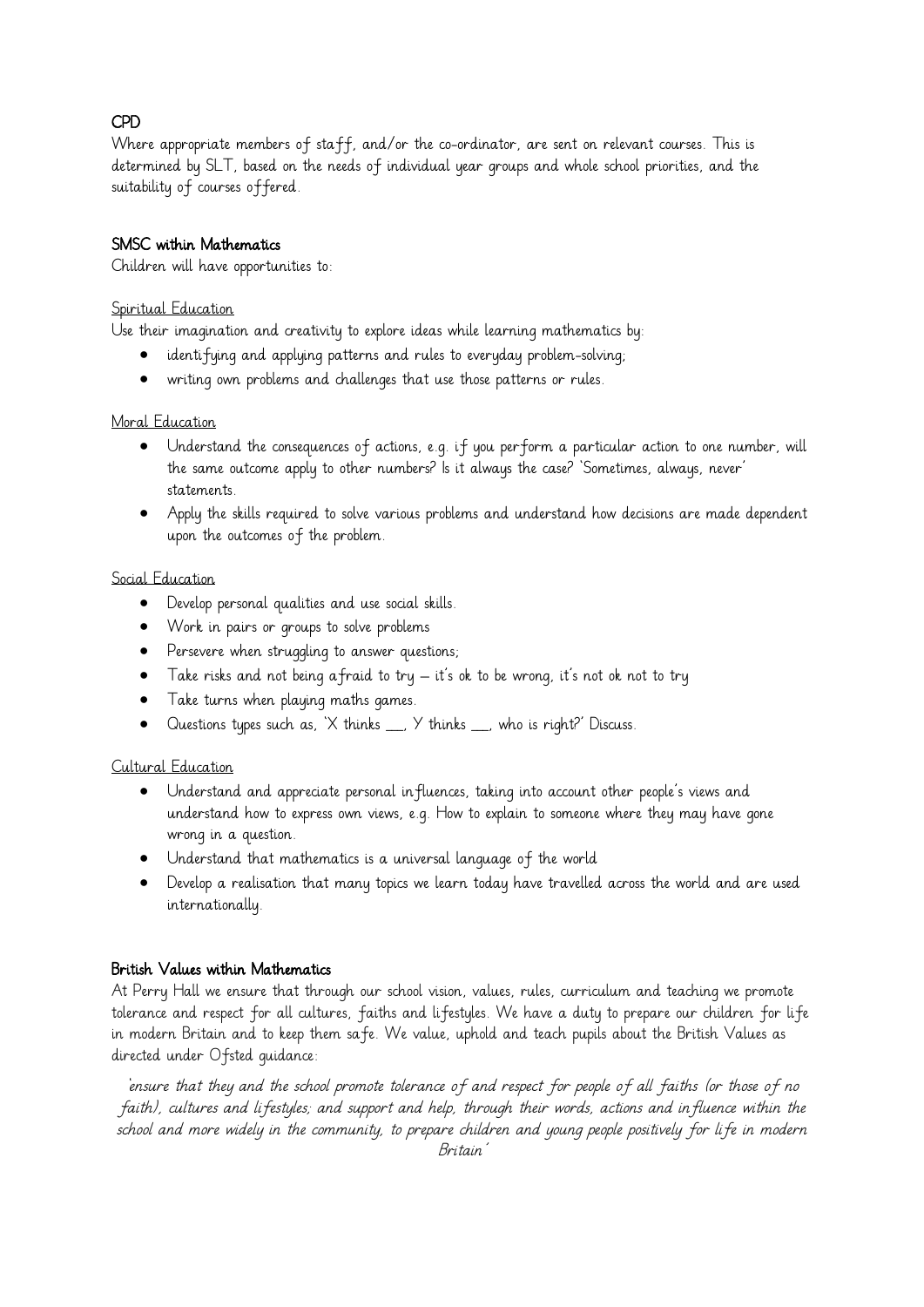Through mathematics we advocate and actively promote the fundamental British values:

# **Democracy**

- Developing a love for the beauty of mathematics through the enjoyment of following rules to reach an answer.
- Taking into account the views of others in shared activities.
- Voting when collecting data.

# The rule of law

- Following class rules during tasks and activities for the benefit of all.
- Understanding the consequences if rules are not followed.

# Individual liberty

Challenging ourselves to work independently to achieve personal success.

# Mutual respect

- Take turns and share equipment.
- Review each other's work respectfully.
- Working with peers who appreciate maths and working collaboratively to solve problems.

# Tolerance of those with different faiths and beliefs

- Trying to find mathematics everywhere regardless of the context.
- Use maths to learn about different faiths and cultures around the world, e.g. looking at patterns/shapes within Islam/Hindu religions.

# Home/School Link

The link between home and school within Mathematics takes place in many forms:

- Termly curriculum newsletters are sent out informing parents of topic areas that are to be covered.
- In Key stage I and 2 weekly maths homework is provided for pupils to tackle- supporting the learning that has taken place within the classroom during the week.
- To provide a detailed outline of the child's progress and attainment, termly reports are sent out to parents/carers ahead of the parent consultations.
- Parent consultations take place each term, providing parents/carers with information on their child's progress and attainment. Children's targets are highlighted to parents/carers.
- Informal meetings are encouraged when needed.
- A variety of parent/carer workshops are held throughout the year, ranging from subject knowledge specific sessions to information sharing about statutory testing.
- Parents/carers are encouraged to join their children within the classroom on specific days throughout the year, helping to raise the profile of mathematics, e.g. World Maths Day, NSPCC Number Day, Rockstar Day (TTRS).